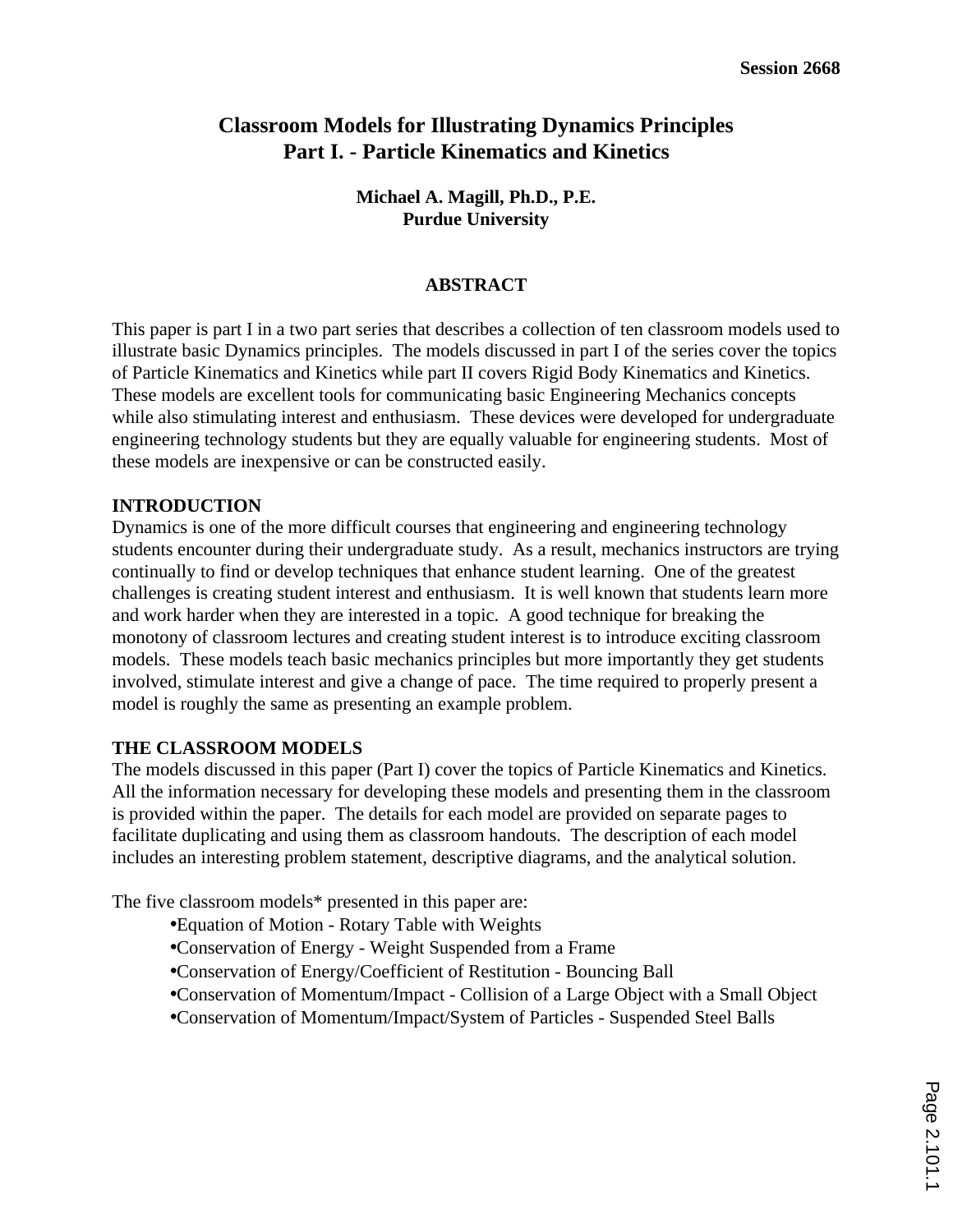# **PROCEDURE/APPROACH**

The approach used for presenting these models will control their ability to stimulate interest and communicate mechanics principles. Just showing the model and throwing the analytical solution on the overhead will not produce the desired results. The following is an outlined approach that the author has found to be successful.

- Start by introducing the model and posing one or two interesting questions.
- Ask for a show of hands on each of the possible solutions. Establish a competitive spirit in the classroom. Have a couple students offer a solution using their "gut feeling."
- The next step is to lead the students through the analytical solution. This phase should be performed quickly without covering a lot of detail. Too much detail at this point will distract the students and they may lose interest. This phase moves more efficiently and is more effective if copies of the analytical solution are distributed and also shown on the overhead. This phase of reviewing the analytical solution can include the following:
	- Determine if the problem requires a particle or rigid body solution. (i.e., Is the body rotating? Is the body's size of consequence? Make a clear distinction between rotation and curvilinear motion.)
	- Determine if the problem requires a kinematic or kinetic solution or both. (i.e., Does this problem involve a force analysis or just motion geometry?)
	- If the solution requires a kinetic solution determine which procedure is best.
	- Establish the proper diagrams.
	- Set up the basic governing equation(s).
- Obtain one or two volunteers to assist with demonstrating the model. Make the demonstration fun and interesting.
- Return to the analytical solution to clear up details and ask additional questions. This is also a good time to discuss the validity of any assumptions.

There are many creative techniques for using models. Try having students present the models. Better yet, have each student develop a model and then present it and the analytical solution to the class. The best student models can be saved for future semesters.

# **CONCLUSION**

The key to making these models successful is making them fun and interesting. Models are excellent tools for communicating basic Engineering Mechanics concepts while also stimulating interest and enthusiasm.

**MICHAEL MAGILL** is an Associate Professor in Mechanical Engineering Technology at Purdue University. Prior to joining Purdue University he was on the faculty at Oklahoma State University for eleven years. Professor Magill's areas of interest are solid mechanics, applied structural analysis and computer-aided analysis. He has a B.S. and M.S. in Mechanical Engineering and a Ph.D. in Civil Engineering, all from Oklahoma State University.

\*The ideas for these models came from various sources so the author does not claim ownership or copyright.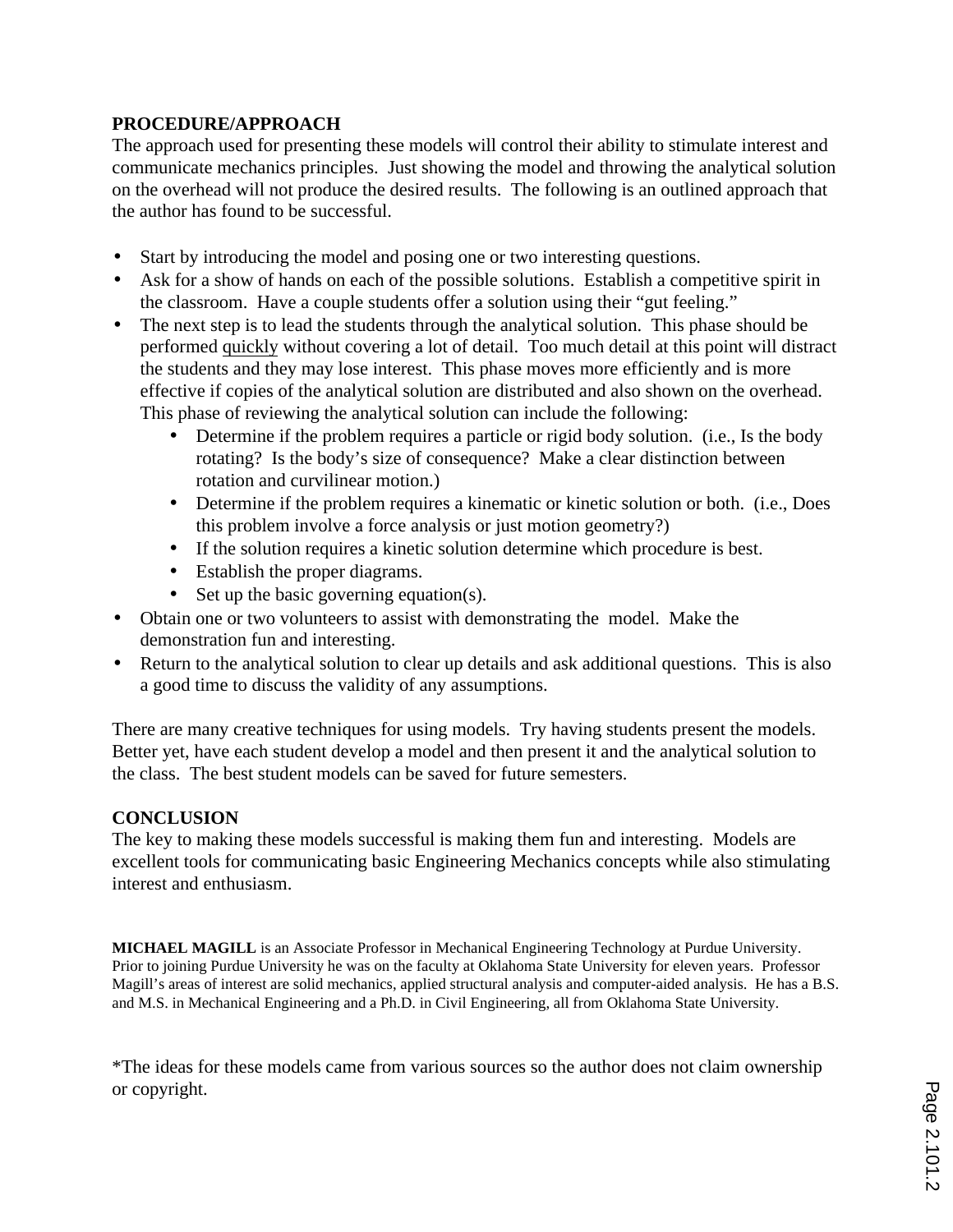# **PARTICLE: EQUATION OF MOTION - ROTARY TABLE WITH WEIGHTS**

Supplies: Rotating table (i.e. kitchen "Lazy-Susan") and miscellaneous weights of equivalent contacting surfaces

Given: Several disks of different weight are placed on the rotary table at a distance ρ from the center. The table is rotated slowly increasing the velocity so that angular acceleration is negligible.



Find: Which disk will slide off first?

Solution:



Sliding is a function of  $v$ ,  $\mu_s$ , and  $\rho$  only! ∴All the disks will slide off at the same velocity!!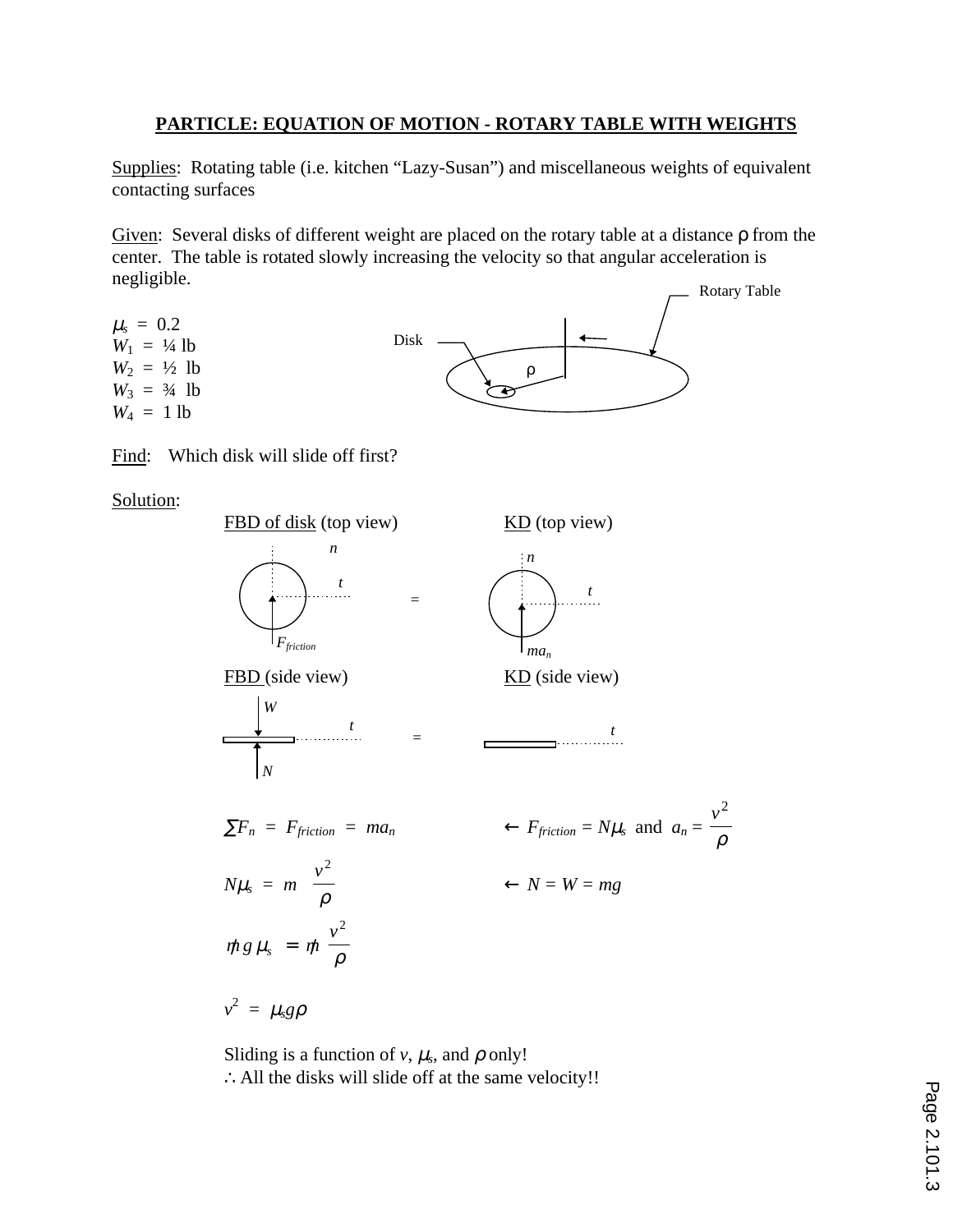### **PARTICLE: CONSERVATION OF ENERGY - WEIGHT SUSPENDED FROM A FRAME**

Supplies: Wooden stick with two pegs, string, and a golf ball.



Find: a) String length so that  $v_2$  will be zero.

b) String length so that  $v_2$  will be greater than zero.

c) String length so that weight doesn't reach position 2.

Solution:

$$
T_1 + V_1 = T_2 + V_2
$$
  
\n
$$
\frac{1}{2}mv_1^2 + mg L = \frac{1}{2}mv_2^2 + mg(l - L)
$$
  
\n
$$
0 + mg L = \frac{1}{2}mv_2^2 + mg(l - L)
$$
  
\n
$$
g L = \frac{1}{2}v_2^2 + g(l - L)
$$
  
\n
$$
2gL = v_2^2 + 2g(l - L)
$$
  
\n
$$
v_2^2 = 2gL - 2g(l - L)
$$
  
\n
$$
v_2^2 = 2g(2L - l)
$$
  
\n
$$
v_2 = [2g(2L - l)]^{1/2} \leftarrow
$$

a) Set  $v_2 = 0$  b) When  $v_2 > 0$  c) If  $v_2$  doesn't exist, then position 2 is unreachable

$$
0 = [2 g (2 L - l)]1/2
$$
  
0 = (2 L - l)  
l = 2 L \leftarrow

$$
v_2 = [2 g(2 L - l)]^{1/2} > 0
$$
  
(2 L - l) > 0  
l < 2L \leftarrow  
\n\therefore Shorten String!!

$$
v_2 = [2 g (2 L - l)]^{1/2}
$$
  
If  $(2L-l) < 0$ ,  $v_2$  doesn't exist.  
 $l > 2L \leftarrow$   
 $\therefore$  Lengthen String!!

Page 2.101.4 Page 2.101.4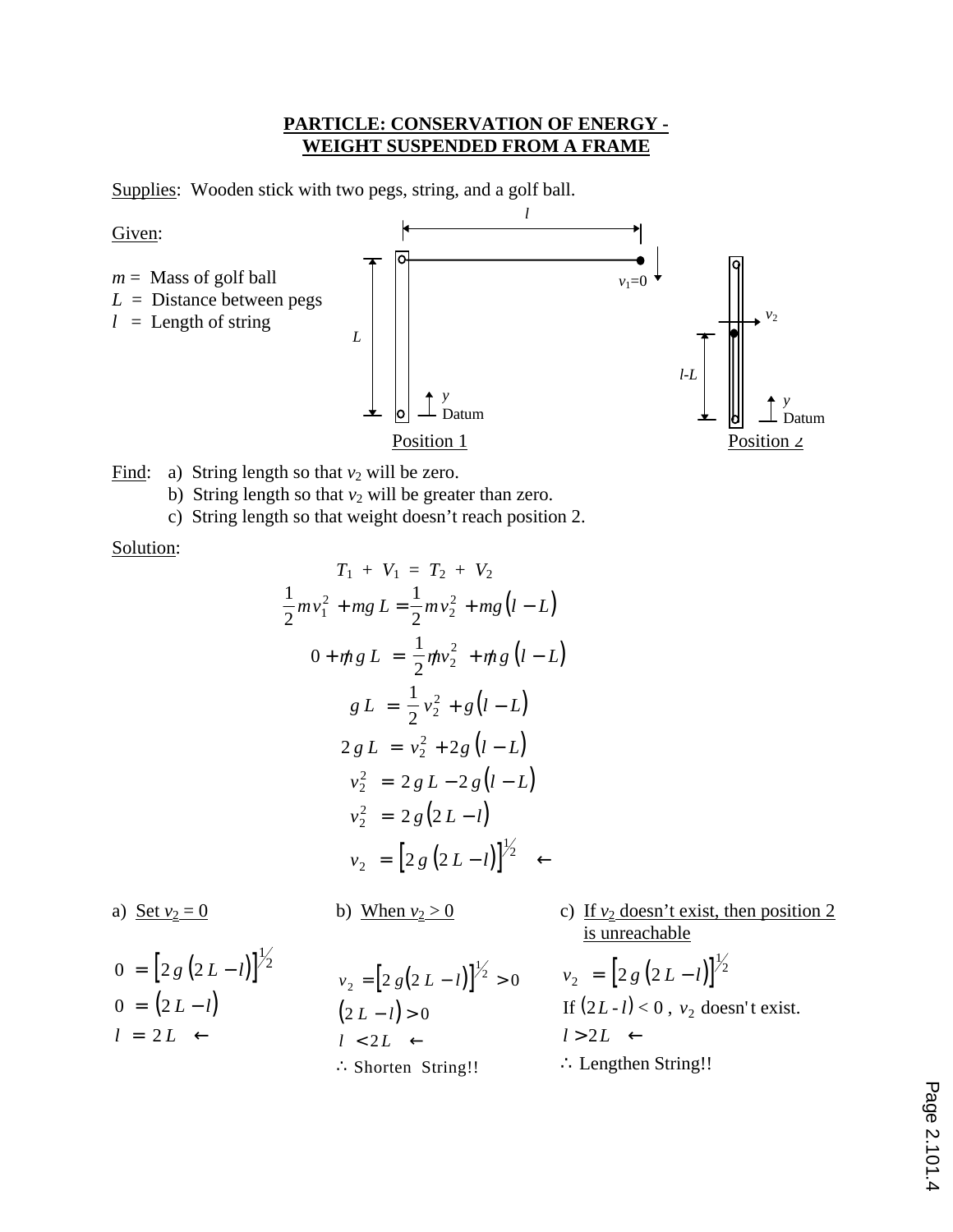# **PARTICLE: CONSERVATION OF ENERGY / COEFFICIENT OF RESTITUTION - BOUNCING BALL**

Supplies: Any type of ball (i.e. golf, tennis, basketball, etc.).

Given: Bouncing ball

Find: Coefficient of Restitution (*e*) of the ball and surface

Solution: Drop ball from a known height and measure the return height.

Find velocity before ball hits surface Find velocity after ball hits surface

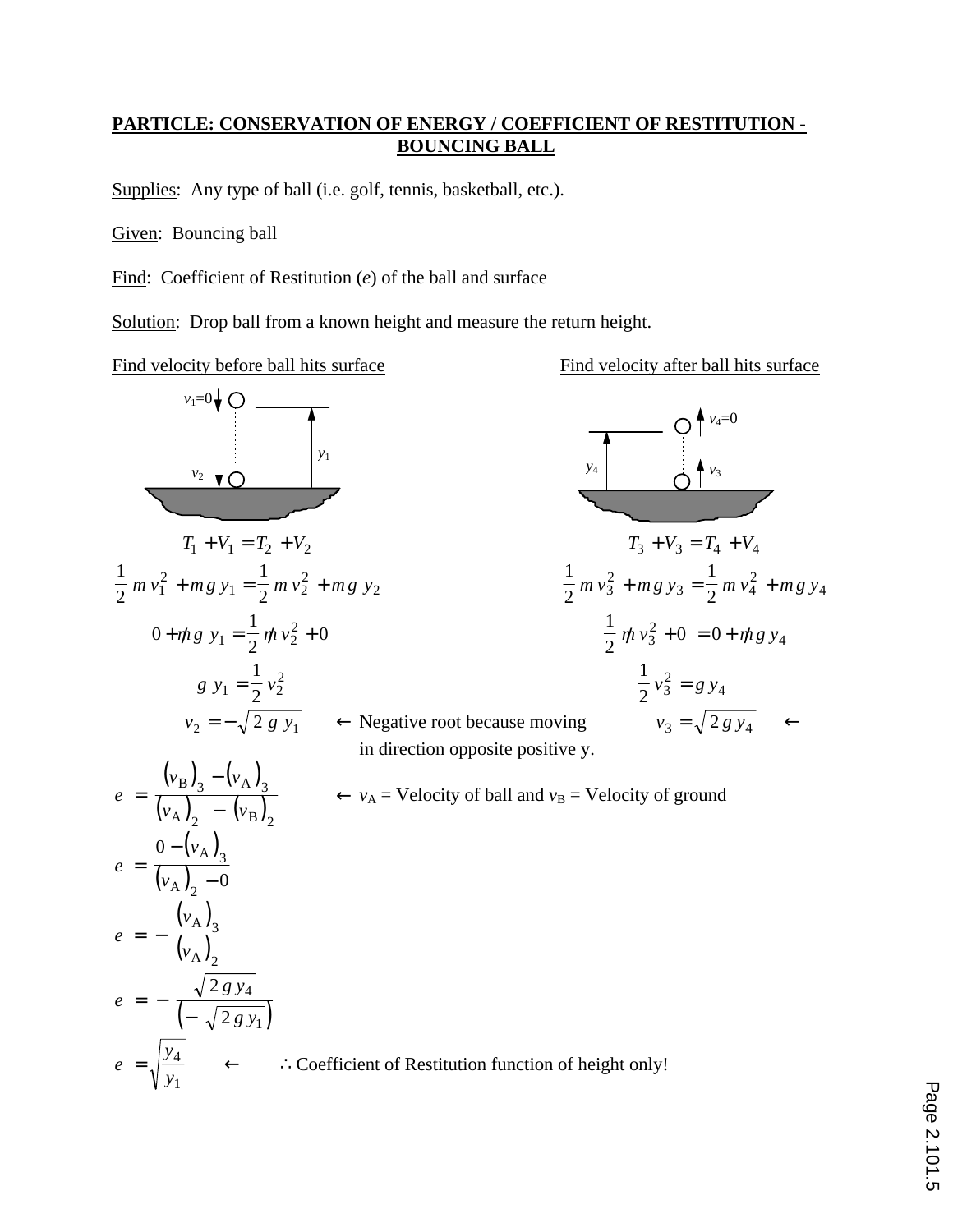### **PARTICLE: CONSERVATION OF MOMENTUM / IMPACT - COLLISION OF A LARGE OBJECT WITH A SMALL OBJECT**

Supplies: Tennis ball and basketball. Given: Large ball has a mass that is 20 times greater than the small ball. (i.e.,  $m_a = 20m_b$ ) Find: Final ball velocities if they collide with approximately the same velocity in opposite direction. Solution: Drop both balls with the small ball starting just slightly after the big ball. For simplicity, assume perfectly elastic collisions between basketball and ground and between basketball and tennis ball. Momentum 1 Momentum 2 *v*a *v*b  $v_a = v_b = 0$  $v_{a1} \cong v_1$  $\bigcap$   $\blacklozenge$  *v*<sub>b1</sub> ≅ *v*<sub>1</sub>  $\int v_{a2}$  $\bigcap$ <sup>1</sup>  $v_{b2}$ 

All impulse is internal to the system of particles so the external impulse is zero.

 $\sum m v_1 + \sum I = \sum m v_2$  *e* = ( $v_{b2} - v_{a2}$ ) / ( $v_{a1} - v_{b1}$ )  $m_a v_{a1} - m_b v_{b1} + 0 = -m_a v_{a2} + m_b v_{b2}$  1 =  $(v_{b2} - (-v_{a2})) / (v_1 - (-v_1))$  $20m_bv_1 - m_bv_1 = -20m_bv_{a2} + m_bv_{b2}$   $1 = (v_{b2} + v_{a2})/2v_1$  $20v_1 - v_1 = -20v_{a2} + v_{b2}$  2*v*<sub>1</sub> = (*v*<sub>b2</sub> + *v*<sub>a2</sub>)  $19v_1 = -20v_{a2} + v_{b2}$  (2)  $v_{b2} = 20v_{a2} + 19v_1$  (1)

> $v_{b2} = 40v_1 - 20v_{b2} + 19v_1$  $21v_{b2} = 59v_1$  $v_{b2} = 2.81v_1$  ←

 $v_{b2} = 20(2v_1 - v_{b2}) + 19v_1$  ← Substitute eqn. (2) into (1)

∴Velocity of small ball increases by almost a factor of 3!!

| $v_{a2} = 2v_1 - 2.81v_1$ |              | $\leftarrow$ Substitute $v_{b2}$ into eqn. (2) |
|---------------------------|--------------|------------------------------------------------|
| $v_{a2} = -0.81v_1$       | $\leftarrow$ |                                                |

∴Velocity of large ball decreases slightly but continues in same direction!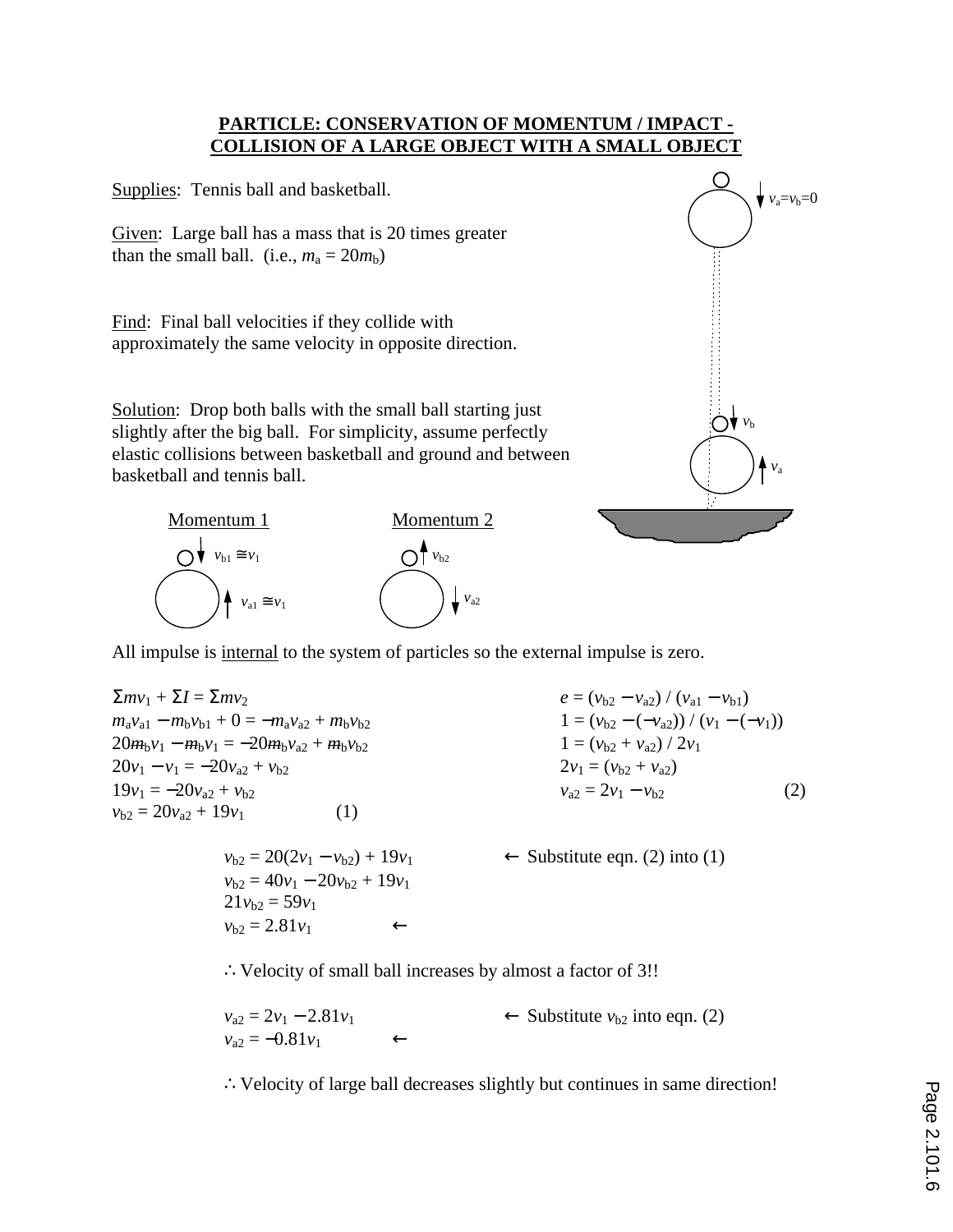# **PARTICLE: CONSERVATION OF MOMENTUM / IMPACT / SYSTEM OF PARTICLES - SUSPENDED STEEL BALLS**

Supplies: Suspended steel balls. Can be purchased at toy stores.

Given:

 $m_a = m_b = m_c = m_d = m_e = 1$ 

Assume the coefficient of restitution  $(e) = 1$ 



Find: If 2 balls are pulled back and released, how many balls will move after impact?

### Solution:

| Momentum 1                | Impulse              | Momentum 2        |  |
|---------------------------|----------------------|-------------------|--|
| 00000                     | <del>- 00000 -</del> | 00000             |  |
| $\overline{\phantom{a}}$  | <b>JFdt</b>          | $\longrightarrow$ |  |
| $m_{a}v_{1} + m_{b}v_{1}$ | <b>Fdt</b>           | $\sum m v_2$      |  |

All horizontal impulse is internal to the system of particles so the external impulse, in this direction, is zero.

Collisions occur as follows:

Ball "b" strikes ball "c"

| $\sum mv_1 + \sum I = \sum mv_2$  |                           | $e = (v_{R2} - v_{L2}) / (v_{L1} - v_{R1})$     |     |
|-----------------------------------|---------------------------|-------------------------------------------------|-----|
| $m_b v_1 + 0 = m_b v_b + m_c v_c$ |                           | $e = (v_c - v_b) / (v_1 - 0)$                   |     |
| $v_1 = v_{\rm h} + v_{\rm c}$     |                           | $1 = (v_c - v_b) / v_1$                         |     |
| $v_{\rm h} = v_1 - v_{\rm c}$     | (1)                       | $v_1 = v_c - v_h$                               | (2) |
|                                   | $v_1 = v_c - (v_1 - v_c)$ | $\leftarrow$ Substitute eqn. (1) into eqn. (2). |     |
|                                   | $v_1 = v_c - v_1 + v_c$   |                                                 |     |
|                                   | $v_c = v_1$ $\leftarrow$  |                                                 |     |
|                                   | $v_{h} = v_{1} - v_{1}$   | $\leftarrow$ Substitute $v_c$ into eqn. (1).    |     |
|                                   | $v_{\rm h}=0$             |                                                 |     |